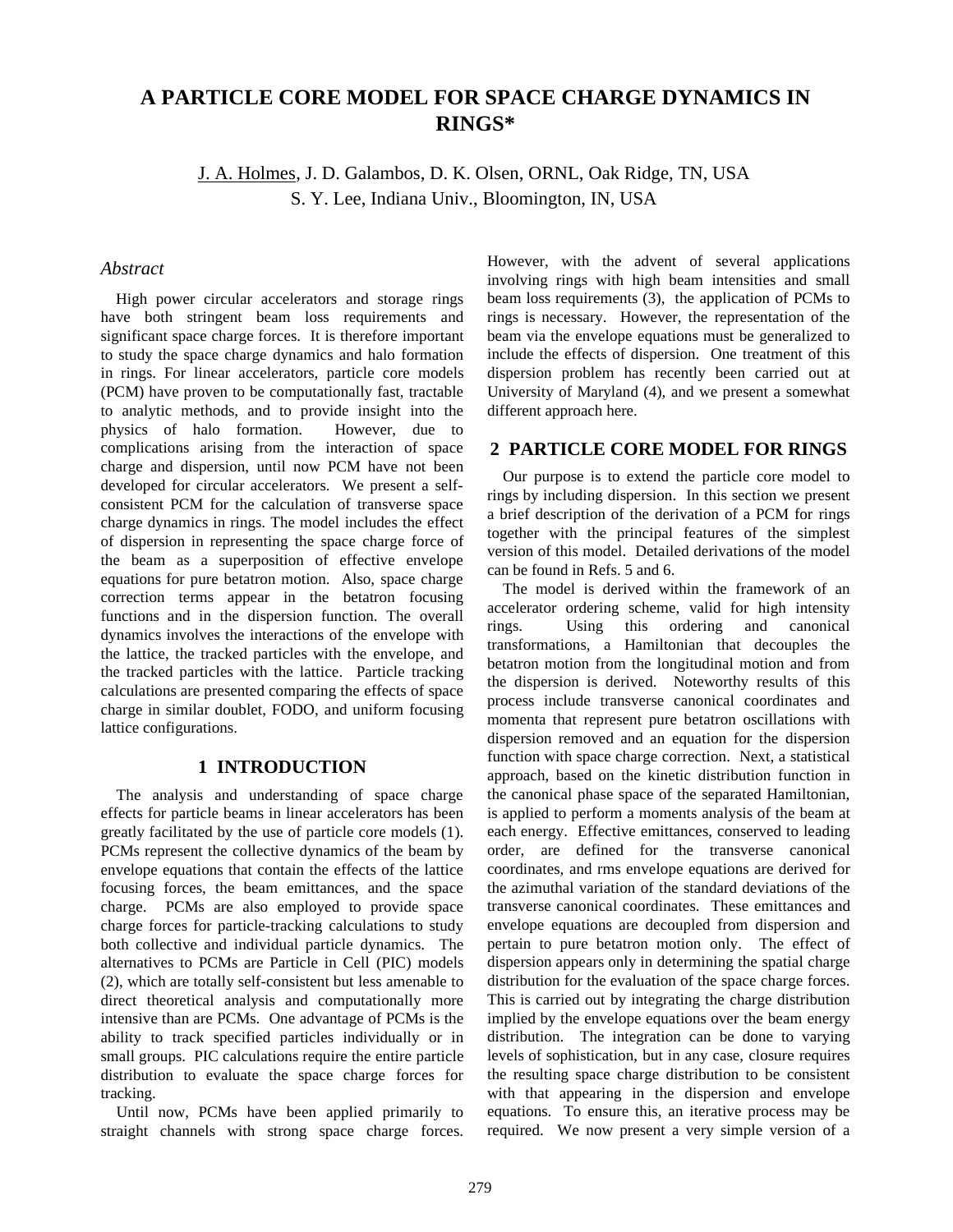PCM with dispersion for rings based on the assumption of a K-V distribution.

Letting *q* be one of the transverse coordinates and *p* its conjugate momentum, the effective emittance is given by

$$
\varepsilon_q = 4\left[\sigma_p^2 \sigma_q^2 - \left\langle \Delta p \Delta q \right\rangle^2 \right]^{1/2},\tag{1}
$$

where  $\langle \rangle$  denotes an average over the beam distribution function taken at fixed energy. The quantities  $\sigma_p$  and  $\sigma_q$  are the rms standard deviations of *p* and *q*, respectively, also at fixed energy. The emittances, conserved to leading order, are regarded as constants in the model. The rms envelope equations for *x* and *y* can be written:

$$
a'' - \frac{\varepsilon_x^2}{a^3} + \left[K_x(s) - \frac{2K}{A(A+B)}\right]a = 0
$$
  

$$
b'' - \frac{\varepsilon_y^2}{b^3} + \left[K_y(s) - \frac{2K}{A(A+B)}\right]b = 0
$$
 (2)

where  $a = 2\sigma_x$ ;  $b = 2\sigma_y$ ; primes denote derivatives with respect to *s* , the azimuthal distance along the lattice;  $K_x(s)$  and  $K_y(s)$  are the focusing forces of the lattice magnets; and *K* is the generalized perveance of the beam (7). These envelope equations describe pure betatron oscillations about the closed orbit at each energy in the beam. A similar form is obtained for the dispersion equation with space charge:

$$
D_x'' + \left[K_x(s) - \frac{2K}{A(A+B)}\right]D_x - \frac{1}{\rho} = 0 \tag{3}
$$

where ρ is the local bending radius. The quantities *A* and *B* are the elliptical axes of the K-V distribution, which satisfy

$$
A = \left[ a^2 + 4D_x^2 \left\langle \delta^2 \right\rangle_{tot} \right]^{1/2}, \qquad B = b , \tag{4}
$$

where  $\left\langle \delta^2 \right\rangle_{tot}$  is the standard deviation of the momentum spread ∆*<sup>p</sup>*  $\frac{dp}{p_0}$ , so that *A* contains separate contributions from betatron oscillations and from

dispersion.

Because Eqs. 2-4 are interdependent, it is necessary to solve them as a system. For particle tracking, the space charge forces are calculated in this simple model by assuming a K-V distribution with axes *A* and *B* . We now present results of calculations with this PCM for doublet, FODO, and uniform focusing rings with parameters similar to those of the SNS accumulator ring (3).

### **3 CALCULATED RESULTS**

Particle core model calculations with tracking were carried out for matched K-V beams in each of three lattices: doublet, FODO, and uniform focusing. These lattices are fourfold symmetric, 221 m in circumference, and have bare tune values of  $v_x = 5.85$  and  $v_y = 5.70$ . The beam parameters for these calculations are also similar to the SNS baseline design. Specifically, an *H*<sup>−</sup> beam of energy 1 Gev and maximum energy spread  $\pm$  9.4 Mev is assumed. The number of beam particles,  $3.08*10^{14}$  for a nonbunched circulating beam, corresponds to  $2.0*10<sup>14</sup>$  particles for a bunched beam with bunching factor equal to 0.65. We use a coasting beam and neglect azimuthal variations in charge density. The rms beam emittances are chosen to be 100 mmmrad in both the  $x - x'$  and  $y - y'$  planes. The tracking calculations are carried out for a total of 1250 turns.

In all three lattices the tracking results show a mild spreading of the beam core and no halo generation. The rms emittances remain almost constant and the average tune shifts are in the range 0.08-0.12, bracketing the calculated Laslett tune shift of 0.105 for the K-V distribution in the uniform focusing case. The tune spreads are small, ~0.04, as expected for a K-V distribution. For the doublet lattice, these results differ from those obtained using a PIC model, which gives significant halo generation in the  $y - y'$  plane. The difference between the calculated PIC and PCM behaviors here may be due to a space charge instability accessible to the PIC model but not to the envelope equations, or to a numerical instability in the PIC code. Numerical and beam diagnostic studies are being carried out to clarify these behaviors.

Calculations for mismatched K-V beams have been carried out for all three lattices with the mismatch set by the PCM and the macroparticle distributions made consistent with the envelopes. Again, for all three lattices and up to 25% initial radial core mismatch, the PCM results in little beam growth and no halo generation. This result contrasts with PIC calculations in which both beam core growth and substantial halo occur.

In the case study of the three lattices, the tunes were selected to avoid resonances. The dynamic behavior changes significantly in the vicinity of a core resonance. Figure 1 shows the ratios of the envelope radii for a slightly perturbed envelope to those of the matched periodic solutions for the FODO lattice with the bare tunes changed to  $v_x = 6.035$  and  $v_y = 5.885$ . For this case there is a core structure resonance with  $v_x^{env}$  =12.00,